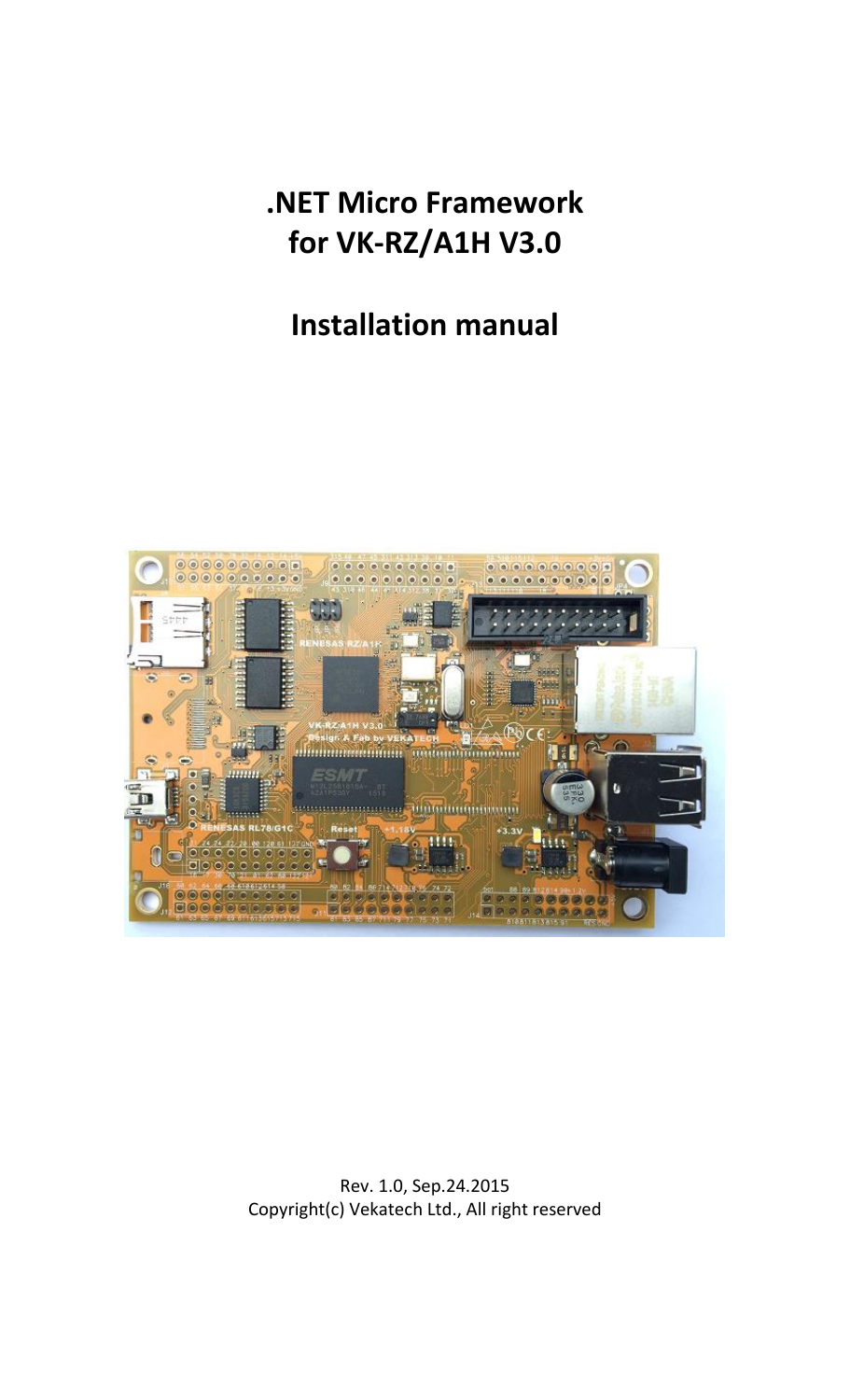### **INTRODUCTION**

*For more information about VK-RZ/A1H V3.0- please visit* [www.vekatech.com](http://www.renesas.eu/)

#### **DOWNLOAD:**

You need to download the following programs/packages:

- Visual Studio Express 2012 : <http://www.microsoft.com/en-us/download/details.aspx?id=34673>
- Visual Studio 2012 Integration : <http://netmf.codeplex.com/downloads/get/911184>
- Newer Visual Studios Integration : <http://netmf.codeplex.com/releases/view/133285>
- **vkrza1h\_sdhi** application. Located in folder *Vekatech SD CARD LOADER*. [http://support.vekatech.com/register/?ref=%27VK-RZ+A1H%27](http://support.vekatech.com/register/?ref=)
- **RenesasUSBDriver-install.exe**. [http://support.vekatech.com/register/?ref=%27VK-RZ+A1H%27](http://support.vekatech.com/register/?ref=)

### **INSTALLATION:**

Please first install Visual Studio and the integration kit.

Then please execute **vkrza1h\_sdhi** setup.

Finally install the RenesasUSB driver.

```
 Make bootable SD Card :
Execute vkrza1h_sdhi.
Follow the procedure described in SD CARD RAM_flash_I2C Loader.pdf.
http://vekatech.com/SD%20CARD%20RAM_Flash_I2C%20Loader.pdf
```

```
• Setup the init script :
Go to Removable Disk (SD card letter)/vkrza1/vkrza1h.ini and alter the following lines :
[ToDo]
Action=Run
OS=UserSrecord
```

```
[UserSFlashBin]
ImagePath=sflash\u-boot
CommandLine=1 u-boot.bin 18000000
```
The sections have to look like this:

```
[ToDo]
#Action=Run
#OS=UserSrecord
Action=Load
OS=UserSFlashBin
[UserSFlashBin]
#ImagePath=sflash\u-boot
#CommandLine=1 u-boot.bin 18000000
ImagePath=sflash\S25FL128S_64K\init\dual
\sqrt{\phantom{a}} Make sure that the following script is written on one line!
```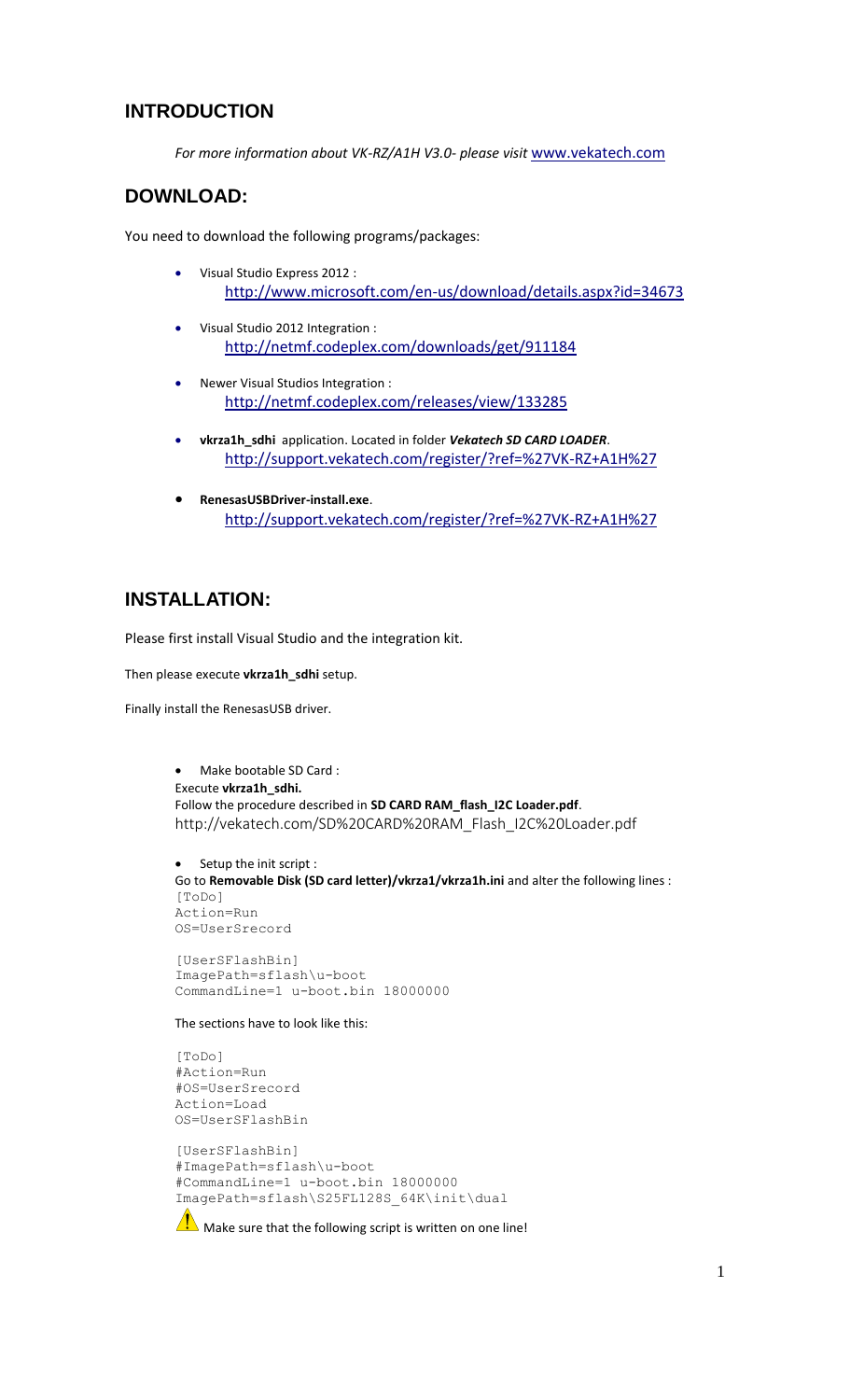CommandLine=1 VECTOR\_TABLE 18000000 CODE\_SPIBSC\_INIT1 18000200 CODE SPIBSC INIT2 18000400 RESET HANDLER 18004000

```
 Take the Mini-B USB cable and connect the VK-RZ/A1H to the PC. 
Open your favorite terminal application (115200,8,1,N) and make sure that there are jumpers on 
JP2 & JP3. Insert the prepared micro SD card in the kit's holder and press Reset. In the COM 
application you should see the following:
VKRZA1H CPU Board SDHI FAT Loader Program. Ver. 1.1
Copyright (c) 2014-2015 Vekatech Ltd. All rights reserved.
Reading loader script...
Initializing Flash.
SF: Detected S25FL128S 64K with page size 256
Data is programmed to sflash(x 1)
filename=\vkrza1\sflash\S25FL128S_64K\init\dual\VECTOR_TABLE
addr=0x18000000
Data Size is 64
Programming Flash...
Verifying Flash...
filename=\vkrza1\sflash\S25FL128S_64K\init\dual\CODE_SPIBSC_INIT1
addr=0x18000200
Data Size is 476
Programming Flash...
Verifying Flash...
filename=\vkrza1\sflash\S25FL128S_64K\init\dual\CODE_SPIBSC_INIT2
addr=0x18000400
Data Size is 13176
Programming Flash...
Verifying Flash...
filename=\vkrza1\sflash\S25FL128S_64K\init\dual\RESET_HANDLER
addr=0x18004000
Data Size is 260
Programming Flash...
Verifying Flash...
Loader Program Complete!
   Setup the tinyclr programing script :
Pull back the micro SD card and insert it in the PC. Open .. /vkrza1h.ini file and alter the lines
[UserSFlashBin]
#ImagePath=sflash\u-boot
#CommandLine=1 u-boot.bin 18000000
ImagePath=sflash\S25FL128S_64K\init\dual
CommandLine=1 VECTOR_TABLE 18000000 CODE_SPIBSC_INIT1 18000200
CODE SPIBSC INIT2 18000400 RESET HANDLER 18004000
```
#### the sections have to look like this:

```
[UserSFlashBin]
     #ImagePath=sflash\u-boot
     #CommandLine=1 u-boot.bin 18000000
      #ImagePath=sflash\S25FL128S_64K\init\dual
      #CommandLine=1 VECTOR_TABLE 18000000 … … … RESET_HANDLER 18004000
     ImagePath=sflash\S25FL128S_64K\app\tinyclr
     CommandLine=2 ER_FLASH 18020000 ER_DAT 18100000 ER_CONFIG 
18BE0000
```

```
Remove the micro SD card, insert it in the kit's holder and press Reset. In the COM 
application you should see the following:
VKRZA1H CPU Board SDHI FAT Loader Program. Ver. 1.1
Copyright (c) 2014-2015 Vekatech Ltd. All rights reserved.
Reading loader script ...
Initializing Flash...
SF: Detected S25FL128S_64K with page size 256
Data is programmed to sfloat(x 2)filename=\vkrza1\sflash\S25FL128S_64K\app\tinyclr\ER_FLASH
addr=0x18020000
Data Size is 603752
```